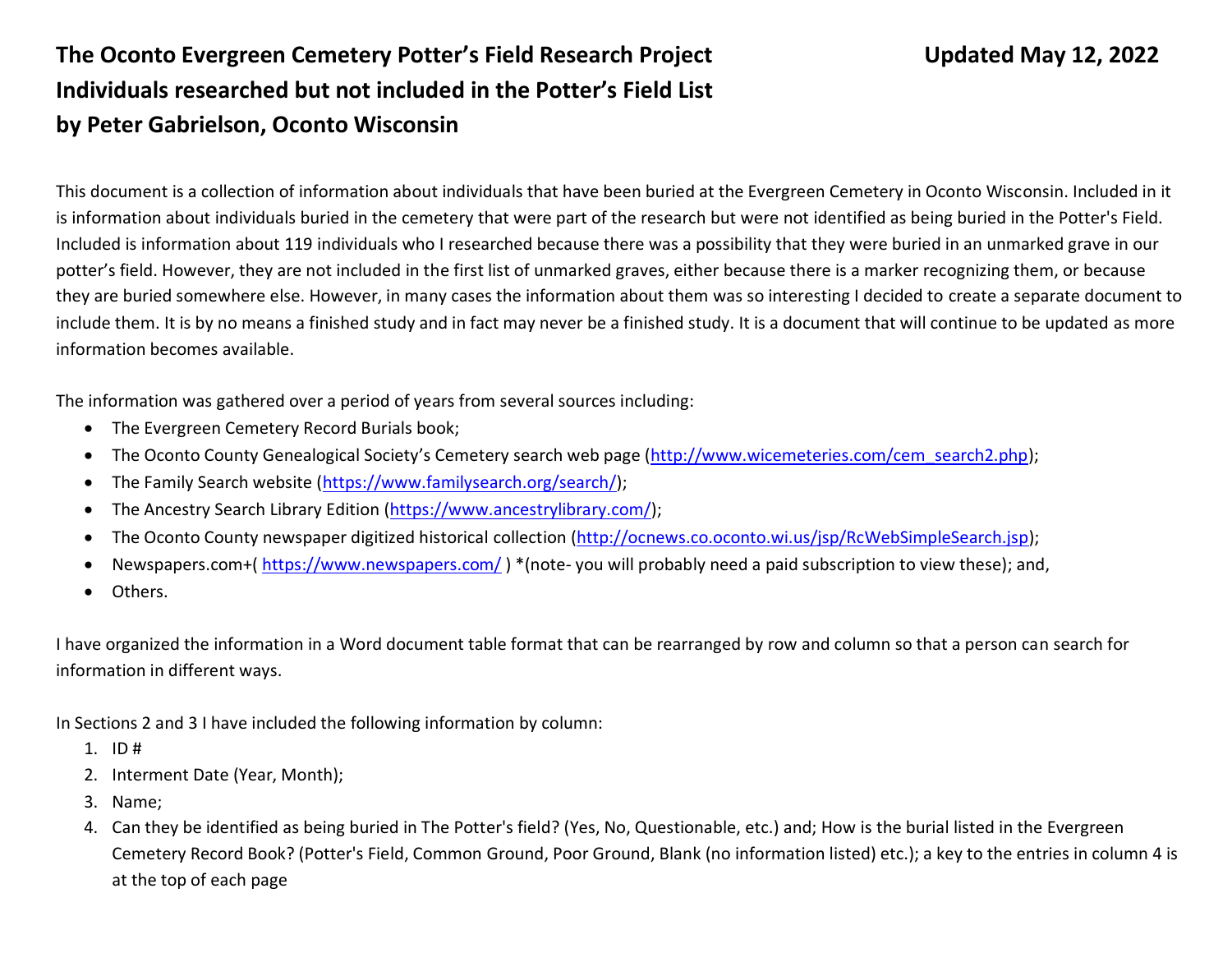- 5. Age at the time of their passing;
- 6. Notes & Misc. Information including links to online site articles about the person if I found any.

The research is broken down as follows:

- Section 1 includes 29 entries of historical information about early Oconto County as well as information about the early years of the Evergreen and Oconto Catholic cemeteries in the years 1850-1895.
- Section 2 includes information about 287 individuals, 1857-present, whose names will be included on the Evergreen Cemetery Potter's Field Memorial Plaza.

**\*Note: I entered this information as I was doing my research, thus a lot of it is in a note-taking type format and as a result is grammatically "rough". Some names are still recorded with no capital letters and abbreviations are used that might not make sense to everyone. However, I thought that it was time that I made this research available to the public in order that you can have access to so many of the life stories of the individuals I researched, most of whom are buried in our Potter's Fields.** 

This has been a labor of love for me and I hope that it provides you with information, inspiration and appreciation for the great individuals and families from all walks of life that have made this community and our country what it is for all of us.

Thanks, Pete Gabrielson Oconto, Wisconsin

\*\* PLEASE NOTE- For many of these individuals, I was able to locate articles from the Oconto County newspaper digitized historical collection [\(http://ocnews.co.oconto.wi.us/jsp/RcWebSimpleSearch.jsp\)](http://ocnews.co.oconto.wi.us/jsp/RcWebSimpleSearch.jsp) that referenced them. Many of these articles were fascinating and they added a lot of "life" to the story of these individuals and their families. In each case, I copied the link to these articles and included it in the "*Research Notes & Misc.*" column of the table. **In most cases I noted the page number on which the article can be found to make it easier to find, however I might have missed a few; so, if you do open a link in which I have not identified the page number, you should be able to find the specific article by using the search function (orange magnifying glass) at the top of the page.** 

**\*\*\*REMINDER, AS I SAID ABOVE, I AM STILL IN THE PROCESS OF REFINING MY RESEARCH SO THIS DOCUMENT WILL CONTINUE TO BE UPDATED AS I CONTINUE MY WORK. PLEASE FEEL FREE TO CONTACT ME IF YOU HAVE QUESTIONS, COMMENTS OR CORRECTIONS. THANKS**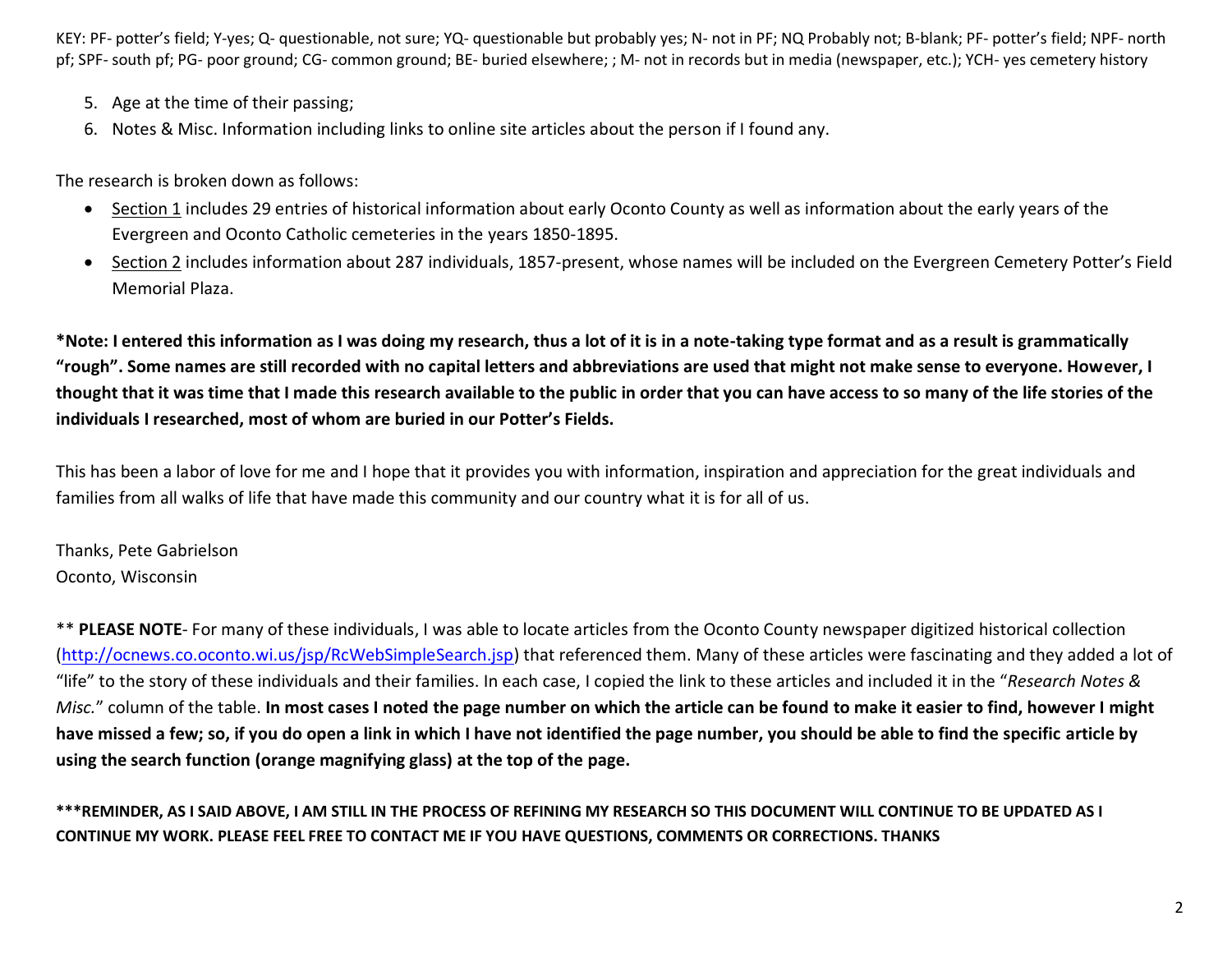## **SECTION 3 INCLUDES INFORMATION ABOUT AN ADDITIONAL 119 INDIVIDUALS WHO I RESEARCED BECAUSE THERE WAS A POSSIBILITY THAT THEY WERE BURIED IN AN UNMARKED GRAVE IN OUR POTTER'S FIELD. HOWEVER, THEY ARE NOT INCLUDED IN THE FIRST LIST OF UNMARKED GRAVES, EITHER BECAUSE THERE IS A MARKER RECOGNIZING THEM, OR BECAUSE THEY ARE BURIED SOMEWHERE ELSE. HOWEVER, IN MANY CASES THE INFORMATION ABOUT THEM WAS SO INTERESTING THAT I DECIDED TO INCLUDE THEM IN THIS DOCUMENT.**

| 1.             | 1860-09 | <b>Ezekiel James</b>     | N;B       | 26              | Typhoid Fever;?mistakenly entered in book as 1857-09, but still alive in 1860 census; 26 yrs.      |
|----------------|---------|--------------------------|-----------|-----------------|----------------------------------------------------------------------------------------------------|
|                |         |                          |           |                 | old; east ward Oconto; real estate value, \$1000 (\$31,000 today); personal \$200 (\$6200 today);  |
|                |         |                          |           |                 | probably entered at a later date; prob not PF burial because of personal wealth                    |
| 2.             | 1862-07 | Louis Mengee,            | N;B       | 88              | S56/R40; Sof48 o+ ??; Mengee, Louis; 1862-July 03, 1951; Son                                       |
| 3.             | 1862-11 | Eliza Jane Glynn         | N;B       | 5y 2m           | Diphtheria; Child of James A & Susan M Glynn; Mother died in 1857, buried in S6R14; most           |
|                |         |                          |           |                 | probably buried there; J A Glynn was Justice in town of Oconto 1863; JA Glynn died in 1900,        |
|                |         |                          |           |                 | buried on s6r14 also; Prob in s6r14 w. mother                                                      |
| $\mathbf{4}$ . | 1868-09 | Henry Jones              | N;B       | 58              | 9-16-1868; buried in Depere; First US Postmaster in Oconto?; 1855 WI census info- Henry            |
|                |         |                          |           |                 | Jones Household Oconto- 3 males, 4 females, and 1 "colored" female                                 |
| 5.             | 1868-11 | Brusella Crane; (Annie D | N         | 15m             | S58 r2 1yr 2m daughter of j & a crane                                                              |
|                |         | Crane)                   |           |                 |                                                                                                    |
| 6.             | 1869-01 | Freddie Smith            | N         | 23m             | $\boldsymbol{u}$<br>"; s7 r9; age 1 yr 11 m 17 days; son of $1$ & C smith                          |
| 7.             | 1869-03 | <b>Bridget Mathisen</b>  | N;B       | 25              | Buried in catholic cemetery; B13L39; Matheson, Bridget 1844<br>Mar. 18, 1869 Wife of Angus:        |
|                |         |                          |           |                 | No Stone                                                                                           |
| 8.             | 1869-12 | McDougald infant         | no?Y?     | infant          | 1860 census, James Mc Dougal living at stiles hotel, laborer 26 yrs. ol; 1870, James and ann and   |
|                |         |                          |           |                 | 2 kids living in Gillett, farmer total value\$2K + \$2K \$4000/\$100,000 today; James 4/7/1907 and |
|                |         |                          |           |                 | Ann 8/12/1928and others buried at S12R2; S1/2L11B19?                                               |
| 9.             | 1870-01 | Duncan? McDougald        | no Y?     | ?               | see above, Mcdougald infant; same one?                                                             |
| 10.            | 1870-07 | Mary McAllister          | N         | 4               | S58 r2; Ages 3 mons child of a & s mcallister;                                                     |
| 11.            | 1871-06 | Frank McDonald           | ${\sf N}$ | 5m              | S7 r6; Parent; aleYander mcdonald                                                                  |
|                |         |                          |           | 23d             |                                                                                                    |
| 12.            | 1871-07 | John Reed                | N         | 6m              | S8 r13; Son of John & Joanna Reed                                                                  |
| 13.            | 1871-08 | Mary Ann Caldwell        | N; B      | 18 <sub>m</sub> | Has a stone in Catholic Cemetery- Mary Ann Colowel/Caldwell; Gillett, b. 4/1870; 1870 census-      |
|                |         |                          |           |                 | daughter of David and Elizabeth, Alice 2 and Mary Ann 3 m; 1875-Mary Ann gone; David and           |
|                |         |                          |           |                 | Elizabeth buried in Catholic Cemetery; David-hotel keeper in 1870, farmer in 1880; large family    |
|                |         |                          |           |                 | Oconto falls area; David obit-                                                                     |
|                |         |                          |           |                 | http://ocnews.co.oconto.wi.us/jsp/RcWebImageViewer.jsp?doc_id=eeef67c2-bb13-412c-                  |
|                |         |                          |           |                 | 9e2a-552ce5c6e346/wiotdoc0/20160314/00000060 p1                                                    |
| 14.            | 1871-08 | George Crane             | N         | 26d             | Find-a-grave; s58 r2; same stone with James Crane; age 25 days                                     |
| 15.            | 1871-08 | Asa Davis she/he does    | N         |                 | Strangled in a fit of intoxication; From website; PLOT-Smallpox; MEMORIAL ID-110249283             |
|                |         | have a lot indicated     |           |                 | Smallpox plot? (Smallpox Record Death date had a ? after it); but in our book it is L12 B8         |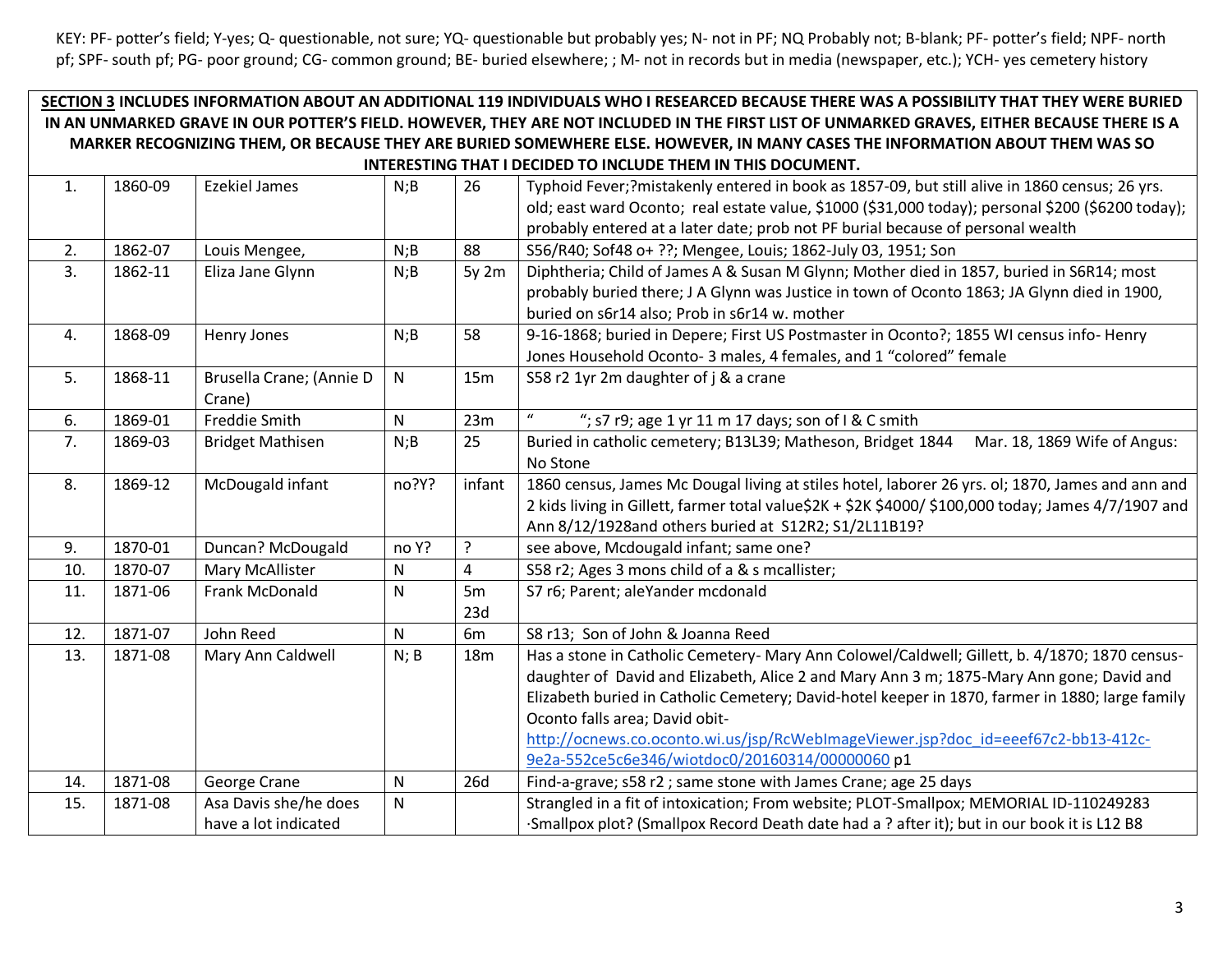| 16. | 1871-09 | <b>Charlotte Block</b>  | N;B          | 11m            | 1871-09 Blank – but her stone is on the family plot. maybe put there in early 1900's.<br>Daughter of O W Block; (1870 census) Arthur Block 31; Katy Block 21; Arthur Block 1; (1880<br>census) Otto Block 45; Kathleen 30; Otto 11; (1890 census) O W Block father; b 7/1835; |
|-----|---------|-------------------------|--------------|----------------|-------------------------------------------------------------------------------------------------------------------------------------------------------------------------------------------------------------------------------------------------------------------------------|
|     |         |                         |              |                | immigrated 1853; m 1868; wife Catherine b 8/1847; oldest son Otto C b 4/1870; Walter b                                                                                                                                                                                        |
|     |         |                         |              |                | 4/1876; (1906) Otto Block Jr? elected justice of peace North ward; (1920 census) Catherine                                                                                                                                                                                    |
|     |         |                         |              |                | Block; Michigan Ave; Otto; Walter Block 40? Father O W Block; d 1902-09-01; cirrhosis of liver;                                                                                                                                                                               |
|     |         |                         |              |                | lot 14 blk 18; (lot 16 blk 11 crossed out); Age 10 mos 30 days: Daughter of O.W. & K. Bloch;                                                                                                                                                                                  |
| 17. | 1872-02 | Adora Barker ??? SHE IS | No           | 18             | Brookside cemetery s6 r19; Daughter of E.W. & E.J.: Aged 19 yrs. 1 mo 5 days                                                                                                                                                                                                  |
|     |         | NOT PF?                 |              |                |                                                                                                                                                                                                                                                                               |
| 18. | 1873-10 | Chlaus? Olsen           | <b>NO</b>    | 26             | S2 r12                                                                                                                                                                                                                                                                        |
| 19. | 1874-06 | Mary Jane Chesley       | NO;B         | 25             | June 11, 1874; no info; buried in Algoma;                                                                                                                                                                                                                                     |
|     |         |                         |              |                | https://www.findagrave.com/memorial/90951879/mary-jane-chesley                                                                                                                                                                                                                |
| 20. | 1874-10 | Hannah Crane            | N Prob       | 20             | Oct. 29, 1874; Hannah Crane daughter of Jeremiah and Mary;                                                                                                                                                                                                                    |
|     |         |                         | not;B        |                | https://www.familysearch.org/tree/person/sources/LJTK-6YQ; Father Jeremiah buried in                                                                                                                                                                                          |
|     |         |                         |              |                | E1/2L6B11; Crane, Jeremiah; Jan. 22, 1895; Mother Crane, Mary, Oct. 06, 1875, "Wife of                                                                                                                                                                                        |
|     |         |                         |              |                | Jeremiah Crane" also buried in E1/2 L6B11; Hannah was the sister of George "Jimmy" Hall's                                                                                                                                                                                     |
|     |         |                         |              |                | grandmother on his mom's side (Catherine Crane).                                                                                                                                                                                                                              |
|     |         |                         |              |                | https://www.familysearch.org/tree/pedigree/landscape/2QB1-CRT                                                                                                                                                                                                                 |
| 21. | 1875-05 | John McDowell           | NQ;B         | $\overline{2}$ | May 26, 1875; 2 yr old son of John & ?; other McDowells; McDowell, John Dec. 17, 1835-Aug.                                                                                                                                                                                    |
|     |         |                         |              |                | 20, 1905 77, L14B6, s15r4; McDowell, Sarah F. 31, d. Aug. 04, 1879, Wife of John, little river,                                                                                                                                                                               |
|     |         |                         |              |                | L14B16; 1870 census- John McDowell Male 35 Canada, Sarah McDowell Female 28 Ohio, Ada                                                                                                                                                                                         |
|     |         |                         |              |                | McDowell Female 3 Wisconsin Samuel McDowell Male 2 Wisconsin                                                                                                                                                                                                                  |
| 22. | 1878-03 | Lucy Ann Perrigo        | $\mathsf{N}$ | 50             | Aged 50 yrs.; Wife of Danforth S. Perrigo; buried in Woodlawn, Oconto Falls                                                                                                                                                                                                   |
| 23. | 1878-12 | Charles Benjamin High   | <b>NProb</b> | 65             | Dec. 03, 1878; NY; W B High father of Ben and George one of the old settlers died                                                                                                                                                                                             |
|     |         |                         | not;B        |                | http://ocnews.co.oconto.wi.us/jsp/RcWebImageViewer.jsp?doc_id=6a53abdd-c4ba-4da3-                                                                                                                                                                                             |
|     |         |                         |              |                | 8089-2ff47aa857c0/wiotdoc0/20150614/00000048 p3                                                                                                                                                                                                                               |
|     |         |                         |              |                | Rest of the family moved away (portland, or and others); wife-High, Angeline, 1819-Aug. 11,                                                                                                                                                                                   |
|     |         |                         |              |                | 1889; Wife of Charles B. High; L2B6; probably Charles also??                                                                                                                                                                                                                  |
| 24. | 1879-04 | Abram R Gale            | no           | 72             | Buried on the bayshore                                                                                                                                                                                                                                                        |
| 25. | 1881-06 | Gracie Florence Doran   | No; B        | 2yr            | Mar. 1879- June 01, 1881; Daughter of James & Mary; 1880 census- north ward; buried in                                                                                                                                                                                        |
|     |         |                         |              | 3m             | <b>Catholic Cemetery</b>                                                                                                                                                                                                                                                      |
| 26. | 1884-05 | Alanson S Dunton        | NO?          | 76             | E 1/2 12B6?? Erased?? Faint?                                                                                                                                                                                                                                                  |
| 27. | 1884-07 | Hans Petersen           | N;B          |                | S5/R13                                                                                                                                                                                                                                                                        |
| 28. | 1884-08 | Eda Bukow               | No           | $51$ m         | b. 3/1844 d. 8/22/1844; s1/2 l13 b23                                                                                                                                                                                                                                          |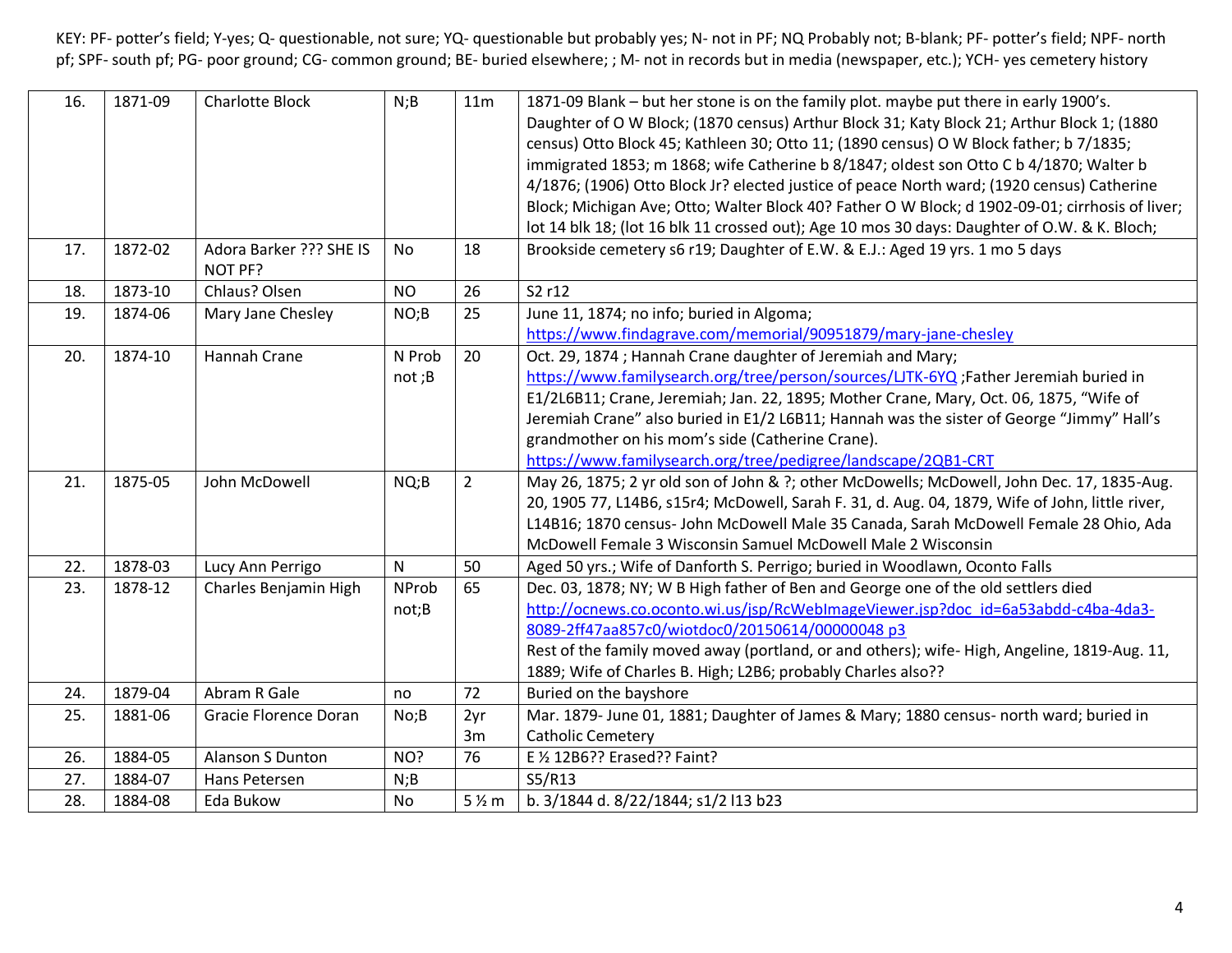| 29. | 1884-   | *Charles Hagstrom                                                              | Nprob                                        | 25    | d. 10/4/1884?; check location s12r13 to see if these 2 are the same                                                                                                                                  |
|-----|---------|--------------------------------------------------------------------------------|----------------------------------------------|-------|------------------------------------------------------------------------------------------------------------------------------------------------------------------------------------------------------|
|     | 10/11?  | (same as below??) Book<br>*Charles Haggersen??<br>prob same as hagstrom<br>Web | not<br>?;B                                   | 25    | d. 11-4-1884?; S12R3; Haggersen, Charles H; Nov. 04, 1884; Age 25 years                                                                                                                              |
| 30. | 1885-09 | Frost, Mary A.                                                                 | N;B                                          | 33    | Sep. 11, 1885; Wife of A.C. Frost; Maple Valley<br>http://ocnews.co.oconto.wi.us/jsp/RcWebImageViewer.jsp?doc_id=6a53abdd-c4ba-4da3-<br>8089-2ff47aa857c0/wiotdoc0/20150511/00000014 p5 9/19/1885    |
| 31. | 1889-06 | Frantisek Prucha,                                                              | nS56R8<br>?stone<br>yes<br><b>Book</b><br>no |       | Prucha, Frantisek; June 02, 1889; 4 yrs., 4 mos, 7 Days; T.A. Prucha; S56R8; not in book; but has<br>a stone in PF                                                                                   |
| 32. | 1890-05 | Julius Krueger                                                                 | No                                           | 8     | S18r5                                                                                                                                                                                                |
| 33. | 1890-09 | Peter Vitek                                                                    | NQ;PF                                        | 11m   | 9/18/1890; Measles; s1 r15; listed as PF but also on s1r15; son of Peter and Anna Vitek; same<br>stone with Marie Vitek, Jan. 11, 1891-July 02, 1902; sibling?                                       |
| 34. | 1891-06 | Carrie-wife of Anderson<br>Olson                                               | <b>No</b>                                    | 38    | Consumption; n1/2 I5b27                                                                                                                                                                              |
| 35. | 1891-10 | Caroline Kasbaum,<br>(Anna A.)                                                 | no                                           | 4d    | S14r1                                                                                                                                                                                                |
| 36. | 1892-06 | Christian Krueger                                                              | N                                            |       | Suicide under rr train; buried in I1b30                                                                                                                                                              |
| 37. | 1892-10 | Thorvald Hansen,                                                               | No?                                          | 4m    | S2 r10; pg in book; "summer complaint" (A severe gastrointestinal infection esp of children in<br>summertime; broadly, diarrhea)                                                                     |
| 38. | 1893-10 | James VanDrass                                                                 | S56r37<br>No?<br>s56r37                      | 34    | S56r37; heart diesease                                                                                                                                                                               |
| 39. | 1896-10 | Christian Ellmann,                                                             | N;B                                          | 54    | S18r1                                                                                                                                                                                                |
| 40. | 1897-04 | <b>Esther Bartel</b>                                                           | No                                           |       | Not in Book; s58r3; name from a stone in pf? Or where from?                                                                                                                                          |
| 41. | 1897-04 | James Jaros                                                                    | BE No?<br>prob<br>Catholi<br>C               | older | Listed in newspaper but not in Book. "city buried 2 paupers"<br>http://ocnews.co.oconto.wi.us/jsp/RcWebImageViewer.jsp?doc_id=6a53abdd-c4ba-4da3-<br>8089-2ff47aa857c0/wiotdoc0/20170923/00000015 p1 |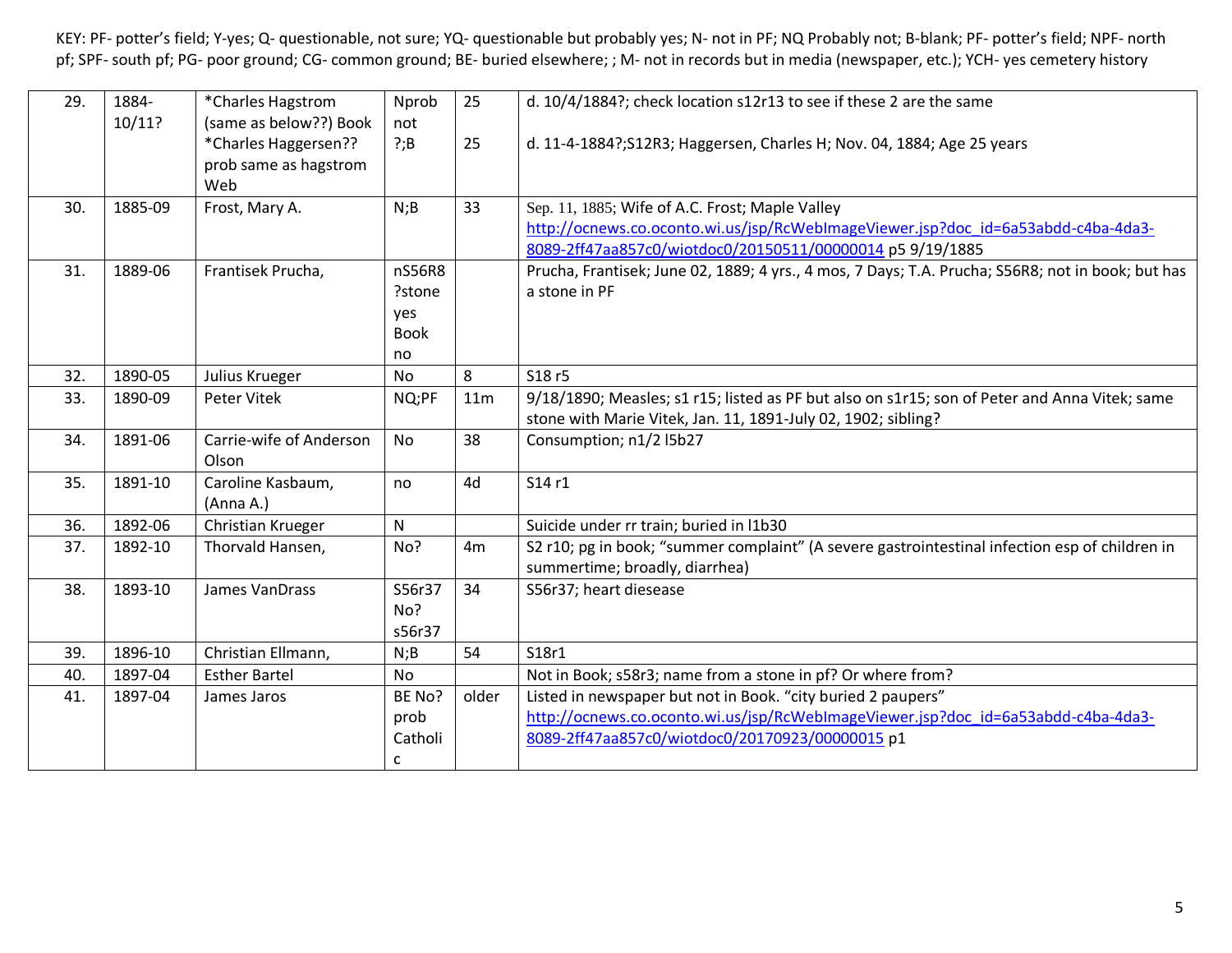| 42. | 1897-04 | "Old Man" Louis           | BE No?    | 85 | Listed in newspaper but not in Book. "city buried 2 paupers"                                     |
|-----|---------|---------------------------|-----------|----|--------------------------------------------------------------------------------------------------|
|     |         | LeClaire                  | maybe     |    | http://ocnews.co.oconto.wi.us/jsp/RcWebImageViewer.jsp?doc_id=6a53abdd-c4ba-4da3-                |
|     |         |                           |           |    | 8089-2ff47aa857c0/wiotdoc0/20170923/00000015 p1 Old Man                                          |
|     |         |                           | buried    |    | http://ocnews.co.oconto.wi.us/jsp/RcWebImageViewer.jsp?doc_id=6a53abdd-c4ba-4da3-                |
|     |         |                           | at        |    | 8089-2ff47aa857c0/wiotdoc0/20170923/00000014 p1 Louis                                            |
|     |         |                           | Catholi   |    | B08L17-Catholic; LeClair, Louis; Apr. 27, 1897; Fell Down Stairs; No Stone                       |
|     |         |                           | c cem     |    |                                                                                                  |
|     |         |                           | but still |    |                                                                                                  |
|     |         |                           | a         |    |                                                                                                  |
|     |         |                           | pauper    |    |                                                                                                  |
| 43. | 1898-06 | Julia Page, Julia Linsey? | N; not    | 70 | Jan. 01, 1826,28?-June 12, 1898; aka Julia Ann Tibbetts (maiden name) and Julia Ann Page; 2nd    |
|     |         |                           | listed    |    | wife of Levi Lindsey; sexton has Lensie; married 1st to Joseph Page, buried with Page with birth |
|     |         |                           |           |    | year 1830; Julia Anne Tibbetts; newspaper                                                        |
|     |         |                           |           |    | http://ocnews.co.oconto.wi.us/jsp/RcWebImageViewer.jsp?doc_id=6a53abdd-c4ba-4da3-                |
|     |         |                           |           |    | 8089-2ff47aa857c0/wiotdoc0/20170923/00000073 p1;                                                 |
| 44. | 1898-08 | Mrs Augusta Mathews       | NQ;       |    | Aug. 01, 1898; not in book but on website; page 1 article                                        |
|     |         |                           | not       |    | http://ocnews.co.oconto.wi.us/jsp/RcWebImageViewer.jsp?doc_id=6a53abdd-c4ba-4da3-                |
|     |         |                           | listed    |    | 8089-2ff47aa857c0%2fwiotdoc0%2f20161010%2f00000051 p1                                            |
| 45. | 1899-05 | John Gerrard              | N;B       | 80 | S58 r2; blank in book                                                                            |
| 46. | 1900-07 | <b>Edward Hermanik</b>    | NQ;PG     | 11 | 7/28/1900; PG in book; but has a NPG stone; b. 1889;Accidental drowning; Frank and Lisbeth       |
|     |         | (Hamernik?)               |           |    | Hermanik; North PF monument;                                                                     |
|     |         |                           |           |    | http://ocnews.co.oconto.wi.us/jsp/RcWebImageViewer.jsp?doc_id=6a53abdd-c4ba-4da3-                |
|     |         |                           |           |    | 8089-2ff47aa857c0%2fwiotdoc0%2f20170930%2f00000029 p1;                                           |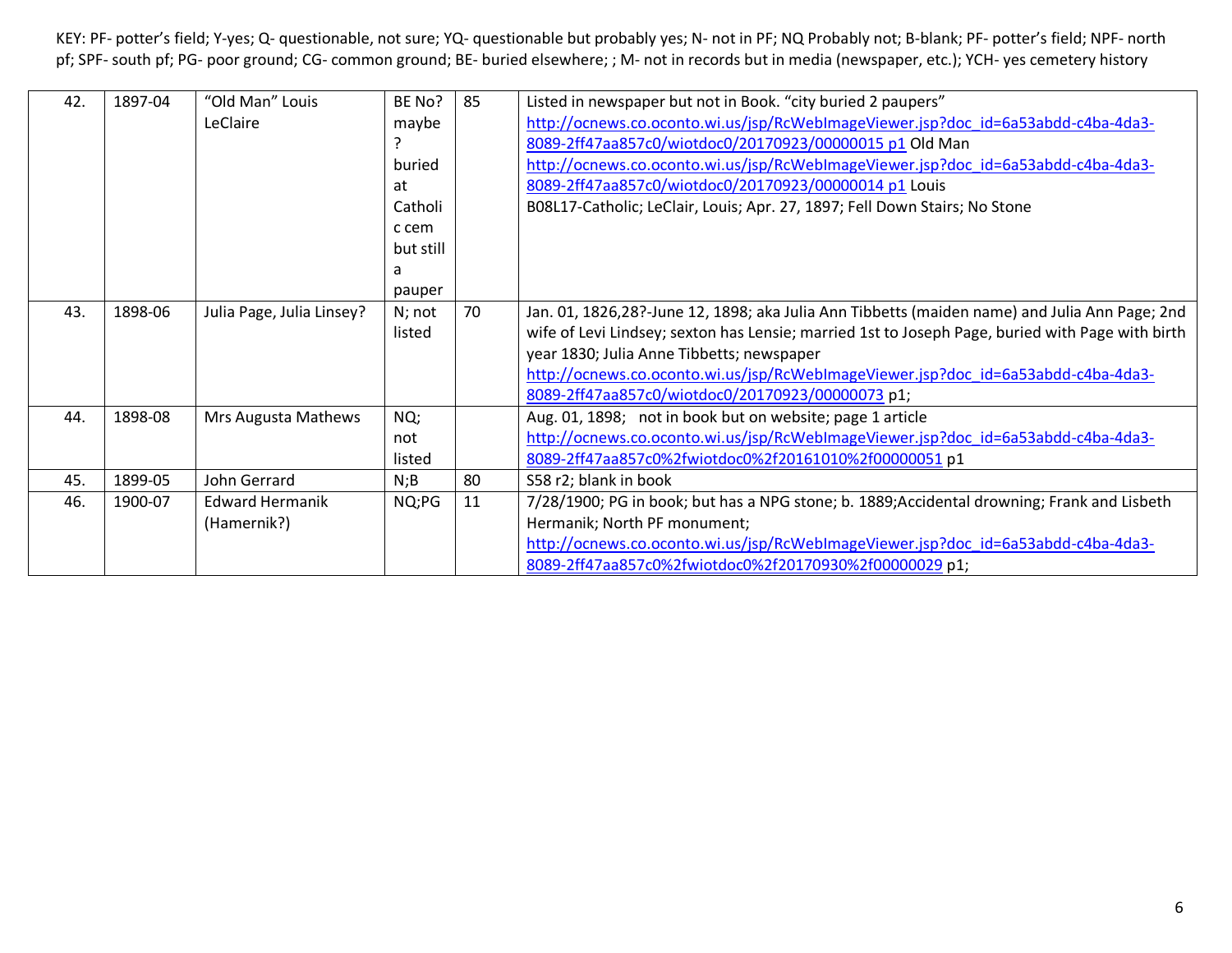| 47. | 1901-04 | Dr Carl Bentz            | $\mathsf{N}$ |        | From research regarding Amanda Bentz 5/27/1868; Probably not related;                                      |
|-----|---------|--------------------------|--------------|--------|------------------------------------------------------------------------------------------------------------|
|     |         |                          |              |        | Dr Carl Bentz Obituary, 4-12-1901,                                                                         |
|     |         |                          |              |        | http://ocnews.co.oconto.wi.us/jsp/RcWebImageViewer.jsp?doc_id=6a53abdd-c4ba-4da3-                          |
|     |         |                          |              |        | 8089-2ff47aa857c0/wiotdoc0/20170930/00000065 p1; Dr carl (Charles?) and Julia and 3 kids;                  |
|     |         |                          |              |        | s2r16/ w1/2L2B2; lost 3 children in 11/1862, 1- diphtheria, Louise; 2 scarlet fever Clara(8) and           |
|     |         |                          |              |        | Frederick; carl in civil war 6/1861-2/1862; Julia died 11-12-1867; Charles marries Annie Heiman            |
|     |         |                          |              |        | daughter of joseph and Barbara on 12-16-1867, 1860 census Charles (Bent?)42 and Julia 33                   |
|     |         |                          |              |        | and Clarisse (Clara) 7; Charles married Ann in 12-16-1867,"Wisconsin Marriages, 1836-1930",                |
|     |         |                          |              |        | database, FamilySearch (https://familysearch.org/ark:/61903/1:1:YRGT-4WJ: 30 January 2020),                |
|     |         |                          |              |        | Charles H. Bentz in entry for Charles Benz, 1867. ; Amanda born May 1868; 1870 census                      |
|     |         |                          |              |        | Charles 54, Anna 23; 1880 census, Charles 60(65)?, Anna wife 34, Karolina daughter, 3;                     |
|     |         |                          |              |        | Caroline Richter daughter; in-laws Heiman's in Chilton and Hayton, WI. 1910 census,                        |
|     |         |                          |              |        | household on main st; Amanda Bentz - head, Edward Richter son-in-law, caroline richter                     |
|     |         |                          |              |        | (1879), daughter, leah grdaughter(8), carl, grandson (6), norma grdaughter (3); 1930 ed and                |
|     |         |                          |              |        | caroline richter and 4 kids leah, carl, Oscar, clara living at 703 main st; 1940 census carl and           |
|     |         |                          |              |        | leah still at 703 main st                                                                                  |
| 48. | 1902-01 | John Reed                | <b>S57</b>   | 67     | S57r1; pf in book; Chronic asthma; Also stone in S36 R 3                                                   |
|     |         |                          | Npf          |        |                                                                                                            |
| 49. | 1904-12 | Henry Kassuba            | No           | 2 yrs. | Dec. 17, 1904; bronchial pneumonia; son of Mrs John Kassuba; L8B33; S25r4                                  |
| 50. | 1908-04 | Colson, Bernice (Eunice) | No;          | 2 wk   | Pg in our book; pneumonia; Daughter of Curtis & Civa                                                       |
|     |         | E.L.                     | s44r3        |        |                                                                                                            |
| 51. | 1908-06 | Frank Luebow             | <b>S57</b>   |        | S57r6; Pg in our book; pneumonia; Smallpox Record has name Leubow; has a marker                            |
|     |         |                          | <b>Npg</b>   |        |                                                                                                            |
| 52. | 1913-01 | Shipla, Joseph           | <b>S57</b>   | 64     | S57r5; PG in our book; S57R5 online; lobar pneumonia; Father                                               |
|     |         |                          | <b>Npg</b>   |        |                                                                                                            |
| 53. | 1913-06 | Nicklas Dorson           | <b>S57</b>   | 53     | S57R4; Apr. 30, 1860; pg in book                                                                           |
|     |         |                          | <b>Npg</b>   |        |                                                                                                            |
| 54. | 1913-08 | Zimmerman, Baby          | Nblank       |        | S29R1; July 31, 1913<br>Aug. 12, 1913; Daughter of Wm. & L.                                                |
| 55. | 1913-09 | Caroline Tomka Horn      | no           | 88     | Blank in book; S2R3; 1825-Sep. 04, 1913; Grandma; senility; 1910 census-living with son-in-                |
|     |         |                          |              |        | law's family Gustav and Augusta Topel and their 12 children ages 3m-22 yrs. old on 4 <sup>th</sup> street, |
|     |         |                          |              |        | Oconto                                                                                                     |
| 56. | 1914-12 | <b>Henry Plump</b>       | <b>S57</b>   | 42     | S57R7; pg in book; convulsions; 1872-Dec. 02, 1914                                                         |
|     |         |                          | <b>Npg</b>   |        |                                                                                                            |
| 57. | 1920-11 | Alma Pate                | NL1B3        |        | "Pate - Alma - Pete Clark" in book; Nov. 07, 1920; Pete Clark; Milwaukee                                   |
|     |         |                          | 8            |        |                                                                                                            |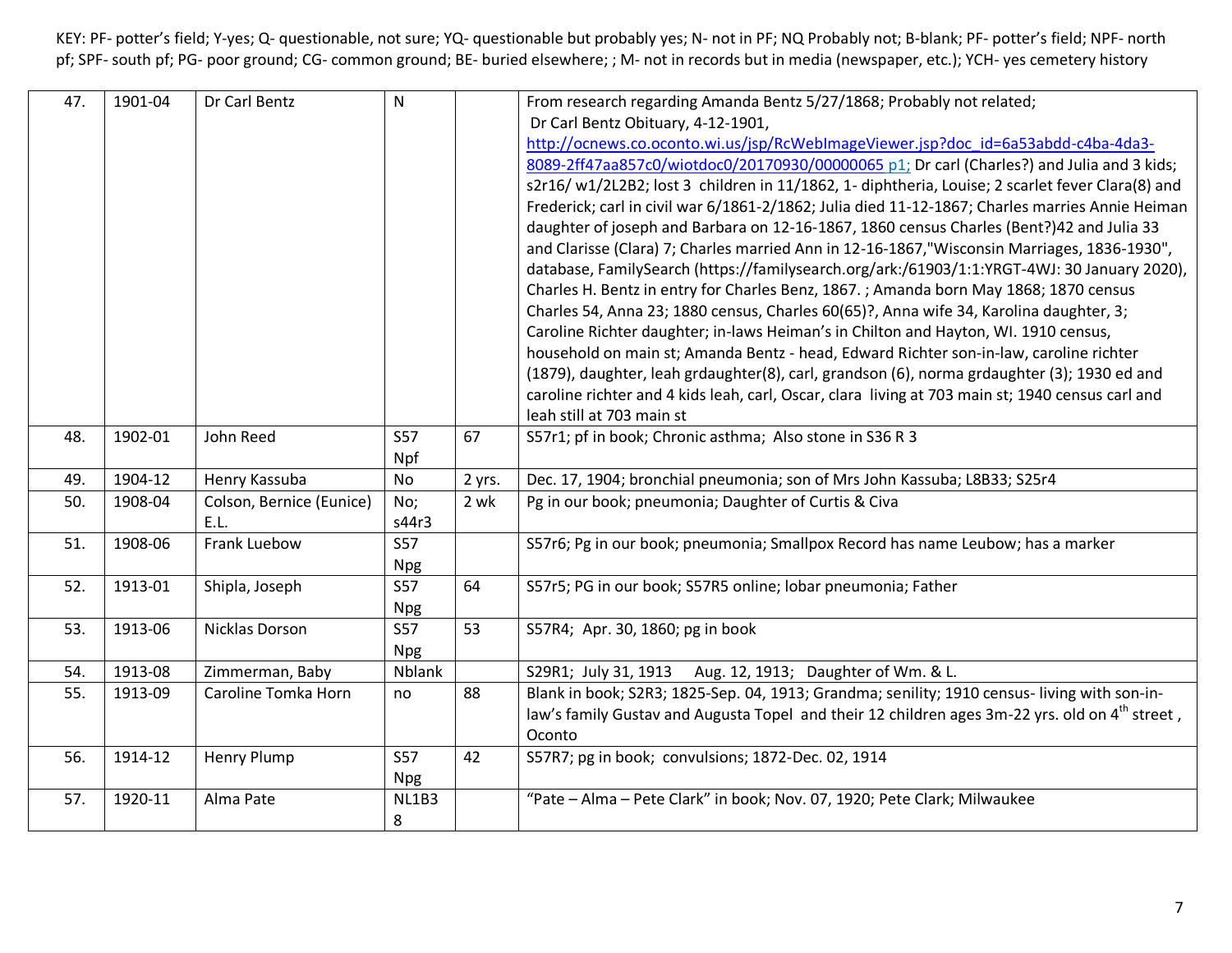| 58. | 1926-11 | St J Olifargen??????  | $NQ$ ?; |    | Nov 30, 1926; can't read and not in online records: I sent an email to Laurie Wusterbarth,         |
|-----|---------|-----------------------|---------|----|----------------------------------------------------------------------------------------------------|
|     |         |                       | 31A;PB  |    | county reg of deeds on 3.30.21 for help. Here is the text of my email and hers. From: pete and     |
|     |         |                       | a total |    | patty <1petepat@gmail.com>                                                                         |
|     |         |                       | myster  |    | Sent: Tuesday, March 30, 2021 7:00 PM                                                              |
|     |         |                       | y for   |    | To: Laurie Wusterbarth < laurie.wusterbarth@co.oconto.wi.us>                                       |
|     |         |                       | me      |    | Subject: Re: Potter's Field record search;                                                         |
|     |         |                       | who     |    | Hi Laurie-I have come across something pretty confusing. Our cemetery book shows the               |
|     |         |                       | this    |    | death and burial of someone whose name is spelled as St J Olisfragen or something like             |
|     |         |                       | could   |    | that???? The date of death is Nov 30 1926. I will include a screenshot of what the name looks      |
|     |         |                       | be. For |    | like in our book. Any idea who this might be???/ Maybe you can figure this out because I           |
|     |         |                       | now I   |    | can't. Thanks, Gabe                                                                                |
|     |         |                       | can't   |    | FROM: Laurie Wusterbarth 3:27 PM (1 hour ago) to me                                                |
|     |         |                       | include |    | Hi Pete, So this has me scratching my head as well. I searched our death index for last names      |
|     |         |                       | them    |    | starting with S, J, and O but didn't find any names even close to St J Olisfragen. I also searched |
|     |         |                       |         |    | under A, B, and C in case the name was Alisfragen, Blisfragen or Clisfragen, since it looks like   |
|     |         |                       |         |    | that O may have been overwritten. I then searched the entire index, under all last names, for      |
|     |         |                       |         |    | the time period of about 1922-1930 for any deaths that occurred in November of that time           |
|     |         |                       |         |    | period. So my only guess is that that person didn't actually die in Oconto County. They may        |
|     |         |                       |         |    | have been buried here, but if they didn't die here we wouldn't have a record of their death.       |
| 59. | 1927-03 | Margaret Mengee       | S56r40  |    | S56R40; Mengee, Margaret; 1848-Mar. 24, 1927; Mother                                               |
|     |         |                       | No Pg   |    |                                                                                                    |
|     |         |                       | 31a     |    |                                                                                                    |
| 60. | 1927-04 | <b>Helen Braun</b>    | S56r42  |    | S56R42;<br>1920<br>1927<br>Braun, Helen                                                            |
|     |         |                       | No      |    |                                                                                                    |
|     |         |                       | pg31A   |    |                                                                                                    |
| 61. | 1930-04 | George M. Laxfors,    | S56r3   |    | S56R3; M30A in book;1884-Apr. 16, 1930; Elsbeth Laxfors                                            |
|     |         |                       | No;     |    |                                                                                                    |
|     |         |                       | s56r3;  |    |                                                                                                    |
|     |         |                       | m30a    |    |                                                                                                    |
| 62. | 1932-06 | <b>Ellenor Fisher</b> | N; PG   | 71 | June 28, 1932; S56R47; Fisher, Ellenor; June 28,1861- June 28, 1932; William Fisher; died on       |
|     |         |                       | but has |    | her birthday; listed as a pg burial but a stone was put up                                         |
|     |         |                       | a stone |    | http://ocnews.co.oconto.wi.us/jsp/RcWebImageViewer.jsp?doc_id=6a53abdd-c4ba-4da3-                  |
|     |         |                       | S56r47  |    | 8089-2ff47aa857c0/wiotdoc0/20170924/00000021; p7; my guess is that someone put up a                |
|     |         |                       |         |    | stone later; check location of stone to get idea of where a person might have been buried in       |
|     |         |                       |         |    | 1932, unless the family didn't know and put up the stone as a guesstimate.                         |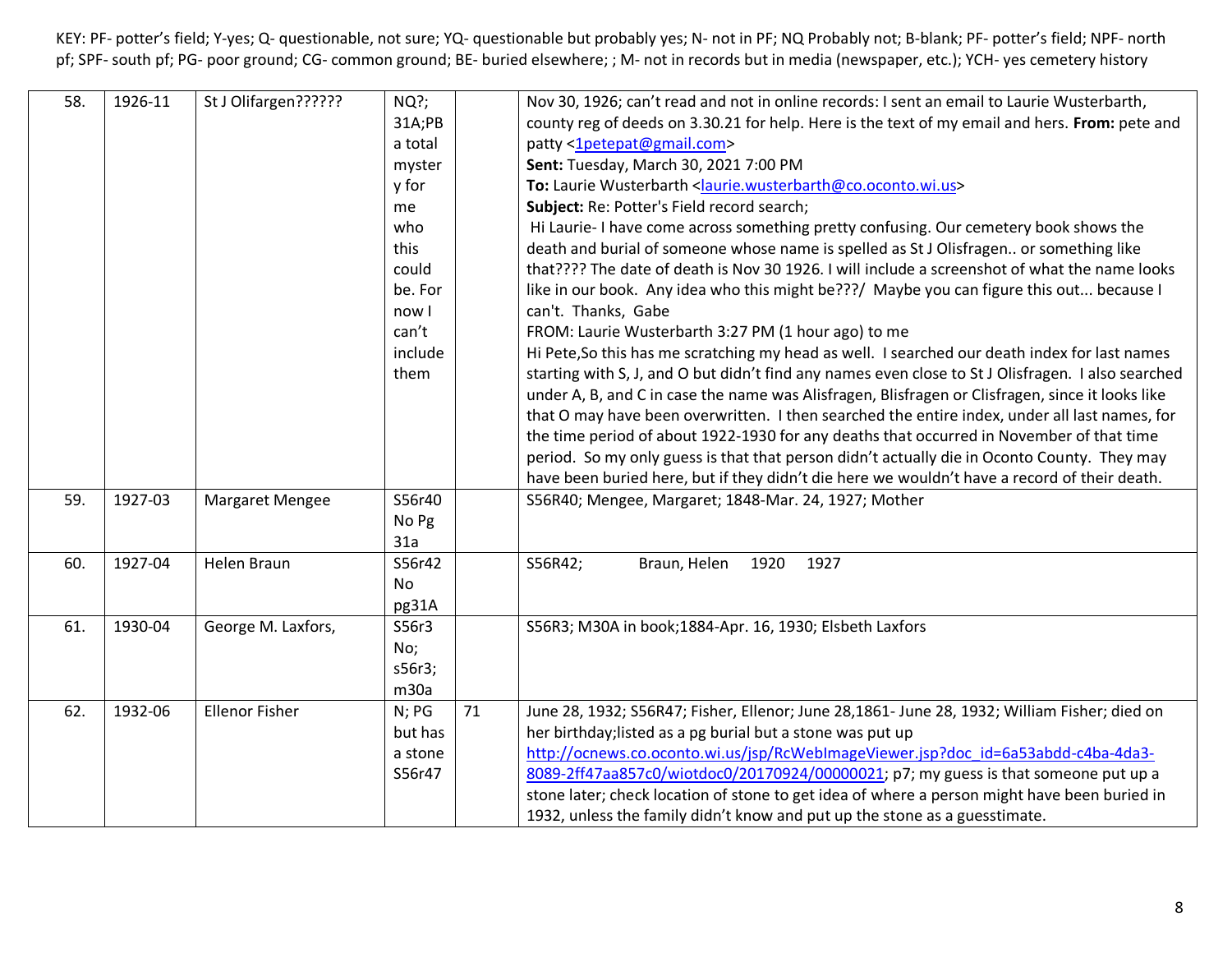| 63.<br>64.<br>65. | 1932-06<br>1933-07<br>1934-08 | Fisher, Ellenor<br>Koubek, Josephine<br>Joseph Koubek | S56r47<br>YPG?<br>No?<br>s56r47<br>S56R47<br>; 30A<br>S56r47;<br>pg in<br>book | 71            | June 28, 1932; S56R47; Fisher, Ellenor; 1861-1932; William Fisher;<br>http://ocnews.co.oconto.wi.us/jsp/RcWebImageViewer.jsp?doc_id=6a53abdd-c4ba-4da3-<br>8089-2ff47aa857c0/wiotdoc0/20170924/00000021; p7; my guess is that someone put up a<br>stone later; check location of stone to get idea of where a person might have been buried in<br>1932, unless the family didn't know and put up the stone as a guess.<br>S56R47; 30A; Koubek, Josephine; 1861 (1863, 1864?)-July 30, 1933<br>S56R47; pg in book; Koubek, Joseph; 1857 (1856,1853?)-Aug. 05, 1934                                                                                                                                                                                                                                                                                                                                                                                                                                                                                                                                                                                                                        |
|-------------------|-------------------------------|-------------------------------------------------------|--------------------------------------------------------------------------------|---------------|------------------------------------------------------------------------------------------------------------------------------------------------------------------------------------------------------------------------------------------------------------------------------------------------------------------------------------------------------------------------------------------------------------------------------------------------------------------------------------------------------------------------------------------------------------------------------------------------------------------------------------------------------------------------------------------------------------------------------------------------------------------------------------------------------------------------------------------------------------------------------------------------------------------------------------------------------------------------------------------------------------------------------------------------------------------------------------------------------------------------------------------------------------------------------------------|
| 66.               | 1935-08                       | Chris. Wildeman, Christ<br>Wiedeman?                  | NQ;B                                                                           | 72            | 8-29-1935; Peshtigo; chronic myocarditis; Blank in our book; MIGHT have a stone in St. Johns<br>Lutheran Gillett, W, S1R10; Smallpox-Brad Porath, 920-598-0655; Wildeman, Christof; diff birth<br>dates; Our Book -72 yrs (1863).; website-1847; census- b.1860?b.1854?-d.1935; St John's info:<br>inscription: "Anna Wildeman Father";; (is this the daughter?) Anna H Weideman; info from<br>Principal Wisconsin Death Index, 1959-1997 birth:1881 death:12 June 1964, Wisconsin<br>Christ Wilderman article p10<br>http://ocnews.co.oconto.wi.us/jsp/RcWebImageViewer.jsp?doc_id=6a53abdd-c4ba-4da3-<br>8089-2ff47aa857c0/wiotdoc0/20170924/00000039<br>From Laurie Wusterbarth, Reg of Deeds: Morning Pete,I don't find a Chris Wildeman, or<br>anything close to that name, in our death index for that time period. I found a Mrs. Crestoff<br>Wilderman who passed away in September of 1928, thinking it maybe had some info, but it<br>only listed Crestoff Wilderman as her husbandnothing else.<br>If your fella resided in Peshtigo, possibly he died in Peshtigo? Marinette County would have<br>that record, if so.<br>Laurie Wusterbarth, Oconto County Register of Deeds |
| 67.               | 1936-11                       | Darrell Francis Pirlot                                | NQ; B<br>has a<br>stone                                                        | 12d           | S56R13; stone; blank in book Pirlot, Darrell Francis; Nov. 01, 1936-Nov. 13, 1936; gastric<br>enteritis; little river; son of Edward and Eveleyn Pirlot probably/maybe??                                                                                                                                                                                                                                                                                                                                                                                                                                                                                                                                                                                                                                                                                                                                                                                                                                                                                                                                                                                                                 |
| 68.               | 1938-08                       | Alfred Degeneffe,                                     | NQ;B                                                                           | prema<br>ture | S56R12; Degeneffe, Alfred L.; Aug. 15, 1938-Aug. 16, 1938; Son of Alfred & Dora; has a stone;                                                                                                                                                                                                                                                                                                                                                                                                                                                                                                                                                                                                                                                                                                                                                                                                                                                                                                                                                                                                                                                                                            |
| 69.               | 1943-01                       | Diane Parfitt, "Infant<br>Parfitt" in book            | NQ;<br>Has a<br>small<br>marker<br>; Sof20                                     | stillbo<br>rn | S56R16; S of L20; has a small marker; Parfitt, Diane; Jan. 06, 1943-Jan. 06, 1943; "Infant Parfitt"<br>in book; Infant Daughter of Harold (b 1902)& Rose; 456 Jefferson St;<br>http://ocnews.co.oconto.wi.us/jsp/RcWebImageViewer.jsp?doc_id=6a53abdd-c4ba-4da3-<br>8089-2ff47aa857c0/wiotdoc0/20200318/00000001 p4; Harold a fireman at veneer plant,<br>moved here from new London, possibly returned after? Son Clifford Parfitt; Burial; New<br>London, Waupaca, Wisconsin, United States of America; Death Date:02 Aug 2003; Floral Hill<br>Cemetery                                                                                                                                                                                                                                                                                                                                                                                                                                                                                                                                                                                                                                |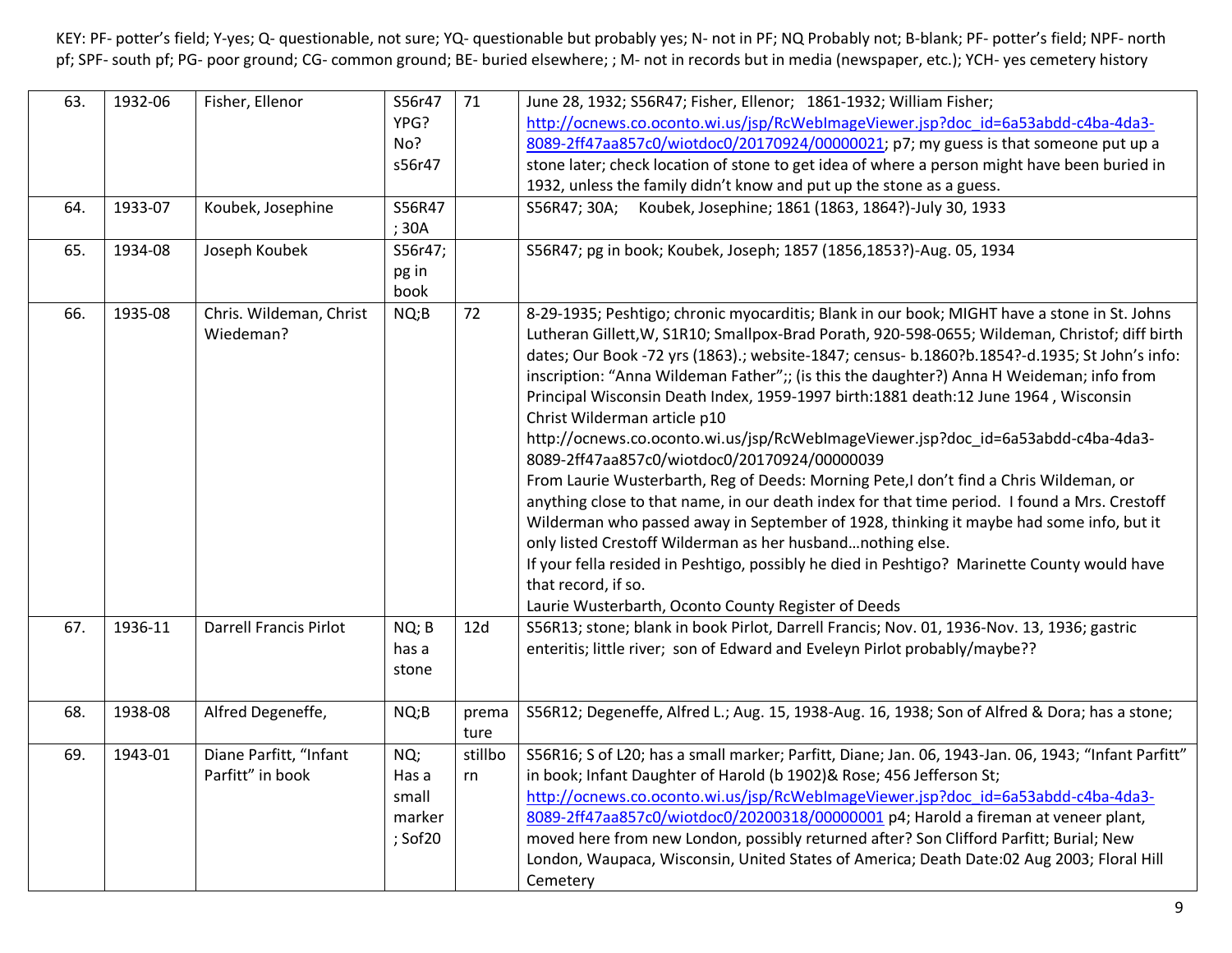| 70. | 1941-09 | McCartney, Marvin J.<br>Mar. 1941<br>Sep. 1941 | no?pg<br>in<br>book;<br>s44r1                         | 7 <sub>m</sub> | R1<br><b>S44</b><br>Sep. 1941<br>McCartney, Marvin J.<br>Mar. 1941                                                                                                                                                                                                                                                                                            |
|-----|---------|------------------------------------------------|-------------------------------------------------------|----------------|---------------------------------------------------------------------------------------------------------------------------------------------------------------------------------------------------------------------------------------------------------------------------------------------------------------------------------------------------------------|
| 71. | 1941-10 | Peter Carley                                   | N;<br>S56R44<br>NO? pg<br>but has<br>a stone          | 48             | S56R44; small white stone; Carley, Peter P.; 1884-1941; 10-18-1941 in book<br>1910 census;<br>Newell T Nutt Head<br>Male<br>Maine<br>48y<br>Wife<br>Louisa V Nutt<br>Female 28y<br>Michigan<br>Peter J Carley Step Son<br>Male<br>Wisconsin<br>12y<br>peter in 1910 census;<br>1930 census, 212 fabry st, nephew;<br>1940 census lodger at 218 messenger ave; |
| 72. | 1941-12 | Louise Fisher, Louise                          | no, pg<br>in<br>book,<br>but<br>stone<br>in<br>s11r22 |                | S11<br>R22<br>Dec. 08, 1941<br>Eleanore Fisher Daughter of<br>Fisher, Louise Dec. 08, 1941<br>Clarence & Ida                                                                                                                                                                                                                                                  |
| 73. | 1941-12 | <b>Eleanore Fisher</b>                         | no, pg<br>in<br>book,<br>but<br>stone<br>in<br>s11r22 |                | R22<br>S11<br>Fisher, Eleanor Dec. 08, 1941<br>Dec. 09, 1941<br>Louise Fisher<br>Daughter of<br>Clarence & Ida                                                                                                                                                                                                                                                |
| 74. | 1942-03 | Ronald Gene DesJarlais,                        | $N$ ;<br>S56R14                                       | $\mathbf{1}$   | S56R14; DesJarlais, Ronald Gene; 1941-Mar. 27, 1942; listed as Baby Plot in book                                                                                                                                                                                                                                                                              |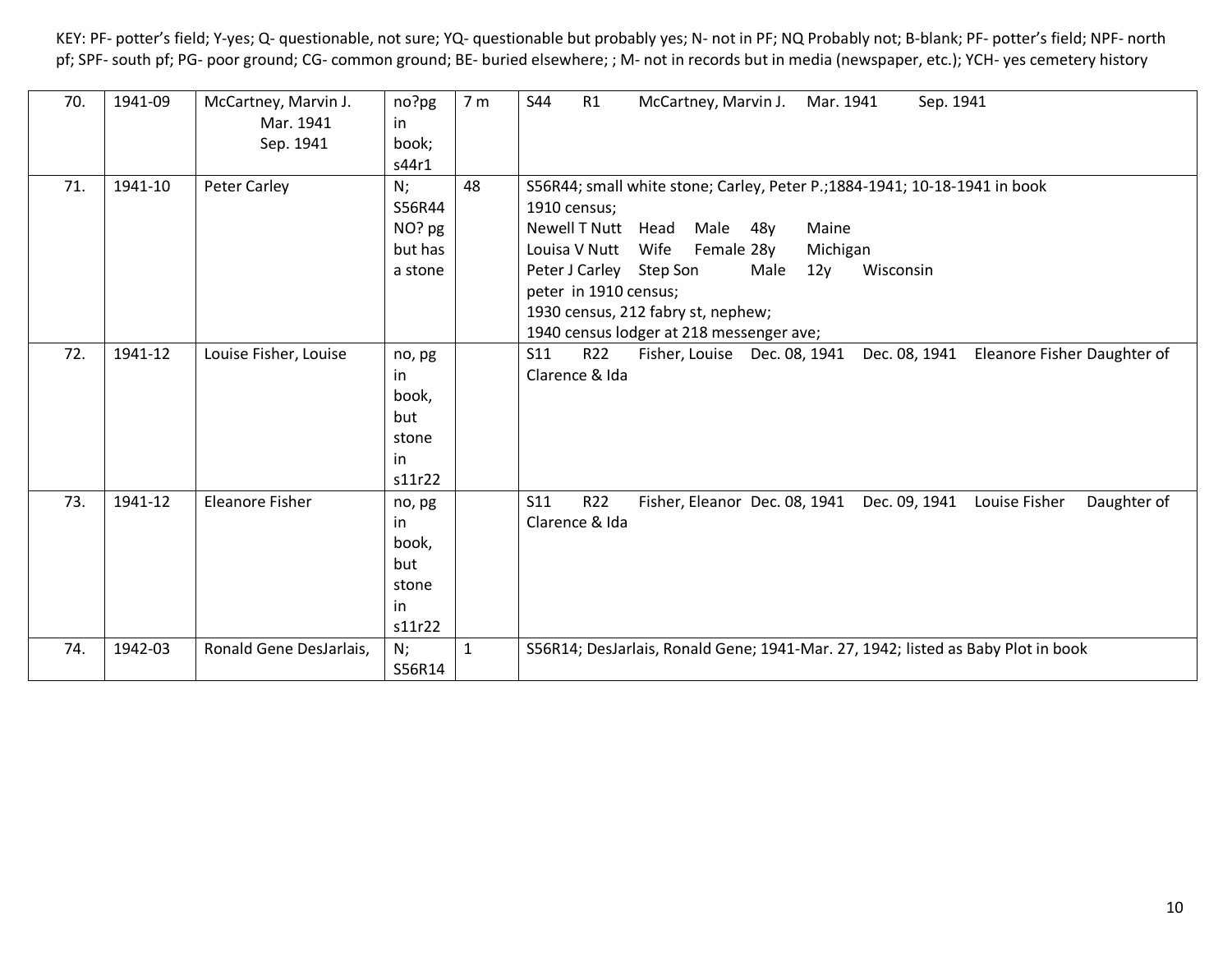| 75. | 1942-04 | Hansen, Lillian        | <b>No</b>         | 77             | Hansen, Lillian R.; Apr. 21, 1942; 1943 memorial service;                                         |
|-----|---------|------------------------|-------------------|----------------|---------------------------------------------------------------------------------------------------|
|     |         |                        | blnk              |                | http://ocnews.co.oconto.wi.us/jsp/RcWebImageViewer.jsp?doc_id=6a53abdd-c4ba-4da3-                 |
|     |         |                        |                   |                | 8089-2ff47aa857c0/wiotdoc0/20200318/00000007 p5;                                                  |
|     |         |                        |                   |                | missionary to Laos IndoChina 1907;                                                                |
|     |         |                        |                   |                | http://ocnews.co.oconto.wi.us/jsp/RcWebImageViewer.jsp?doc_id=6a53abdd-c4ba-4da3-                 |
|     |         |                        |                   |                | 8089-2ff47aa857c0/wiotdoc0/20190118/00000011 p2 Father's Name:Albert Reinhart;                    |
|     |         |                        |                   |                | Mother's Name: Martha Possonne; Spouse's Name: Capt & Dr Carl C Hansen-American Consul            |
|     |         |                        |                   |                | to Siam in 1924;                                                                                  |
|     |         |                        |                   |                | http://ocnews.co.oconto.wi.us/jsp/RcWebImageViewer.jsp?doc_id=17dded7f-1d07-44e5-                 |
|     |         |                        |                   |                | afe9-7d9cd375f7cd/wiotdoc0/20150710/00000093 p12; resided in CA for 37 yrs.; parents are          |
|     |         |                        |                   |                | buried at S15/R3; Reinhart, Albert 1835-July 21, 1916; Martha P. Reinhart                         |
| 76. | 1942-04 | Emma Hurckman          | <b>NO</b>         | 65             | S56R15;Hurckman, Emma; 1876-Apr. 30, 1942; bought and paid for 2 plots S of lot 20                |
| 77. | 1942-04 | Lillian R. Hansen,     | Blank?            | 77             | Hansen, Lillian R.; Apr. 21, 1942; California; blank? Later date burial?                          |
| 78. | 1943-01 | Diane Parfitt, "Infant | NY?               | stillbo        | S56R16; Parfitt, Diane; Jan. 06, 1943-Jan. 06, 1943; "Infant Parfitt" in book; Daughter of Harold |
|     |         | Parfitt" in book       | has a             | rn             | & Rose; 456 Jefferson St; S of L20; Harold a fireman at veneer plant, moved here from new         |
|     |         |                        | stone;            |                | London, possibly returned after?                                                                  |
|     |         |                        | S of 20           |                |                                                                                                   |
| 79. | 1943-12 | Roger Earl Uhl         | No?               | 3 <sub>m</sub> | S56/R14; Uhl, Roger Earl; Sep. 04, 1943-Dec. 01, 1943; has a marker; son of Mr and Mrs Earl       |
|     |         |                        | Sof <sub>20</sub> |                | Uhl; Whooping Cough                                                                               |
|     |         |                        |                   |                | http://ocnews.co.oconto.wi.us/jsp/RcWebImageViewer.jsp?doc_id=6a53abdd-c4ba-4da3-                 |
|     |         |                        |                   |                | 8089-2ff47aa857c0/wiotdoc0/20200318/00000048 p5                                                   |
| 80. | 1946-04 | William G Woodworth    | No;L19            | 77             | L19B31 PF;S56R45; has a marker; Woodworth, William G.; 1868-Apr. 01, 1946; Father                 |
|     |         |                        | B31pf             |                |                                                                                                   |
| 81. | 1948-12 | Edward Pirlot,         | No?;ha            | 37             | PG#5; S56/R48; Pirlot, Edward; 1911-Dec. 27, 1948; Father; Town of Oconto                         |
|     |         |                        | s a               |                |                                                                                                   |
|     |         |                        | marker            |                |                                                                                                   |
| 82. | 1949-04 | Tillie Tourtillott,    | <b>NO?L1</b>      | $\tilde{?}$    | Tourtillott, Tillie; Apr. 12, 1949; buried in L11B31- is this a PG area???<br>Prob not            |
|     |         |                        | 1B31;             |                |                                                                                                   |
| 83. | 1952-07 | Zorn, Infant           | NY?;              | 0?             | S56/R12; has a marker; Zorn, Infant; July 11, 1952                                                |
|     |         |                        | sof <sub>20</sub> |                |                                                                                                   |
|     |         |                        | has a             |                |                                                                                                   |
|     |         |                        | marker            |                |                                                                                                   |
| 84. | 1952-07 | Nola Mae Marquardt,    | No?               | $\mathbf{1}$   | S56/R12; Marquardt, Nola Mae; Feb. 21, 1951-July 25, 1952; Our Darling: Obit: Drowned;            |
|     |         |                        | Sof <sub>20</sub> |                | Daughter of Mr & Mrs Arthur; Little River                                                         |
|     |         |                        | has a             |                |                                                                                                   |
|     |         |                        | marker            |                |                                                                                                   |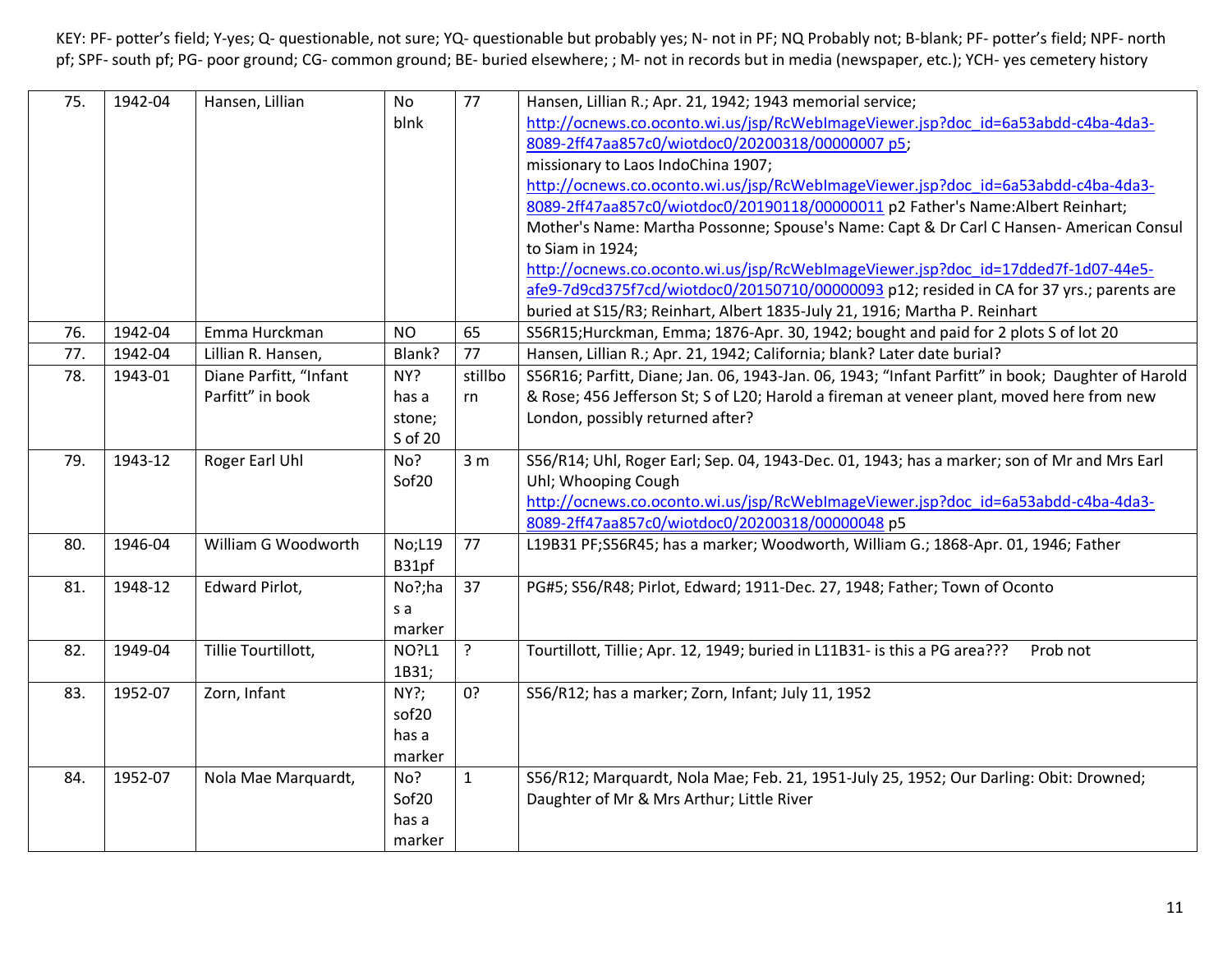| 85. | 1953-02 | William Fisher,       | No; cg;<br>N(S);<br>of47   | 91              | S56R47 Fisher, William 1861 Feb. 14, 1953 Eleanor Fisher                                                                                                                                                                                                                                                                                                                                                                                                                                                                                                                                                                                                                                                                                                                                                                                                                                                                                                                                                                                                                                                                                                                                                                  |
|-----|---------|-----------------------|----------------------------|-----------------|---------------------------------------------------------------------------------------------------------------------------------------------------------------------------------------------------------------------------------------------------------------------------------------------------------------------------------------------------------------------------------------------------------------------------------------------------------------------------------------------------------------------------------------------------------------------------------------------------------------------------------------------------------------------------------------------------------------------------------------------------------------------------------------------------------------------------------------------------------------------------------------------------------------------------------------------------------------------------------------------------------------------------------------------------------------------------------------------------------------------------------------------------------------------------------------------------------------------------|
| 86. | 1953-10 | Alphonse Hurckman,    | No;<br>Sof <sub>20</sub>   | 78              | S56/R15; Sof20; Vault; Hurckman, Alphonse; Feb. 02, 1875-Oct. 20, 1953; Father: Obit: Married<br>Emma; Gillett                                                                                                                                                                                                                                                                                                                                                                                                                                                                                                                                                                                                                                                                                                                                                                                                                                                                                                                                                                                                                                                                                                            |
| 87. | 1954-10 | Elizabeth Czappawski  | No;PG;<br>Sof48            | 75              | S56R50; Czappawski, Elizabeth; 1880-Oct. 21, 1954; has a marker                                                                                                                                                                                                                                                                                                                                                                                                                                                                                                                                                                                                                                                                                                                                                                                                                                                                                                                                                                                                                                                                                                                                                           |
| 88. | 1955-07 | <b>Henry Fetterly</b> | NO;<br>W1/2T;<br>30A       | 74              | S56/R17; W1/2T30A;Vault;Fetterly, Henry; 1881-July 27, 1955; To know him, was to love him                                                                                                                                                                                                                                                                                                                                                                                                                                                                                                                                                                                                                                                                                                                                                                                                                                                                                                                                                                                                                                                                                                                                 |
| 89. | 1956-02 | Charles J Boucher     | No?;PG<br>SofLot1          | 11 <sub>m</sub> | S56/R11; Boucher, Charles J.; 1955-Feb 16, 1956;                                                                                                                                                                                                                                                                                                                                                                                                                                                                                                                                                                                                                                                                                                                                                                                                                                                                                                                                                                                                                                                                                                                                                                          |
| 90. | 1956-12 | Martha Cota,          | No; CG<br>Sof48            | 58              | S56/R51; Cota, Maratha; Oct. 06, 1898-Dec. 28, 1956; cardiac degeneration;                                                                                                                                                                                                                                                                                                                                                                                                                                                                                                                                                                                                                                                                                                                                                                                                                                                                                                                                                                                                                                                                                                                                                |
| 91. | 1957-08 | Pedro Fonseca         | NO;<br>CG;<br>W(S)<br>of48 | 31              | S56/R53; Fonseca, Pedro; 1926-Aug. 19, 1957; Husband                                                                                                                                                                                                                                                                                                                                                                                                                                                                                                                                                                                                                                                                                                                                                                                                                                                                                                                                                                                                                                                                                                                                                                      |
| 92. | 1958-07 | William O. Jones      | No;<br>Sof48               | 66              | S56/R52; Jones, William O.; 1892-July 13, 1958                                                                                                                                                                                                                                                                                                                                                                                                                                                                                                                                                                                                                                                                                                                                                                                                                                                                                                                                                                                                                                                                                                                                                                            |
| 93. | 1960-09 | Mathilda Schade       | No; CG<br>Sof53            | 76              | S56/R50; Schade, Mathilda; 1903-Sep. 15, 1960                                                                                                                                                                                                                                                                                                                                                                                                                                                                                                                                                                                                                                                                                                                                                                                                                                                                                                                                                                                                                                                                                                                                                                             |
| 94. | 1962-06 | <b>Hilbert Cota</b>   | No; PG<br>N(S)<br>of48     | 71              | S56/R51; Cota, Hilbert; Sep. 13, 1890-June 09, 1962; Sgt WWI 10th Co. 161st Depot Brig W;<br>wife Martha Ritter; daughter Alice R. (Cota) Warnecke, 92, of Peshtigo, passed away Saturday,<br>July 28, 2018. Born Oct. 6, 1925 in Marinette, to the late Hilbert and Martha (Ritter) Cota, the<br>family later moved to Cream City in Oconto County where they owned and operated a<br>Blacksmith Shop.She married Gilbert Hansen of Suring on Dec. 14, 1945 and he preceded her in<br>death on Dec. 2, 1962. They lived at many places including Neenah, Appleton and<br>Milwaukee. After moving to Oconto, she married Carleton Warnecke of County Line and they<br>farmed for 49 years. She loved the farm, her horses, dogs, cats, all farm animals and they were<br>all her pets. In the Spring of 2014, the couple moved to Rennes Health Care Center-West and<br>he preceded her in death Nov. 29, 2017. She is survived by a sister, Betty Speller and many<br>nieces; nephews and friends. Betty Speller is another daughter; Betty Speller was born in 1931<br>and is currently 89 years old. Betty currently lives at 235 Gale St Apt 37, Oconto, WI 54153.<br>Relatives & associates include Norbert Speller. |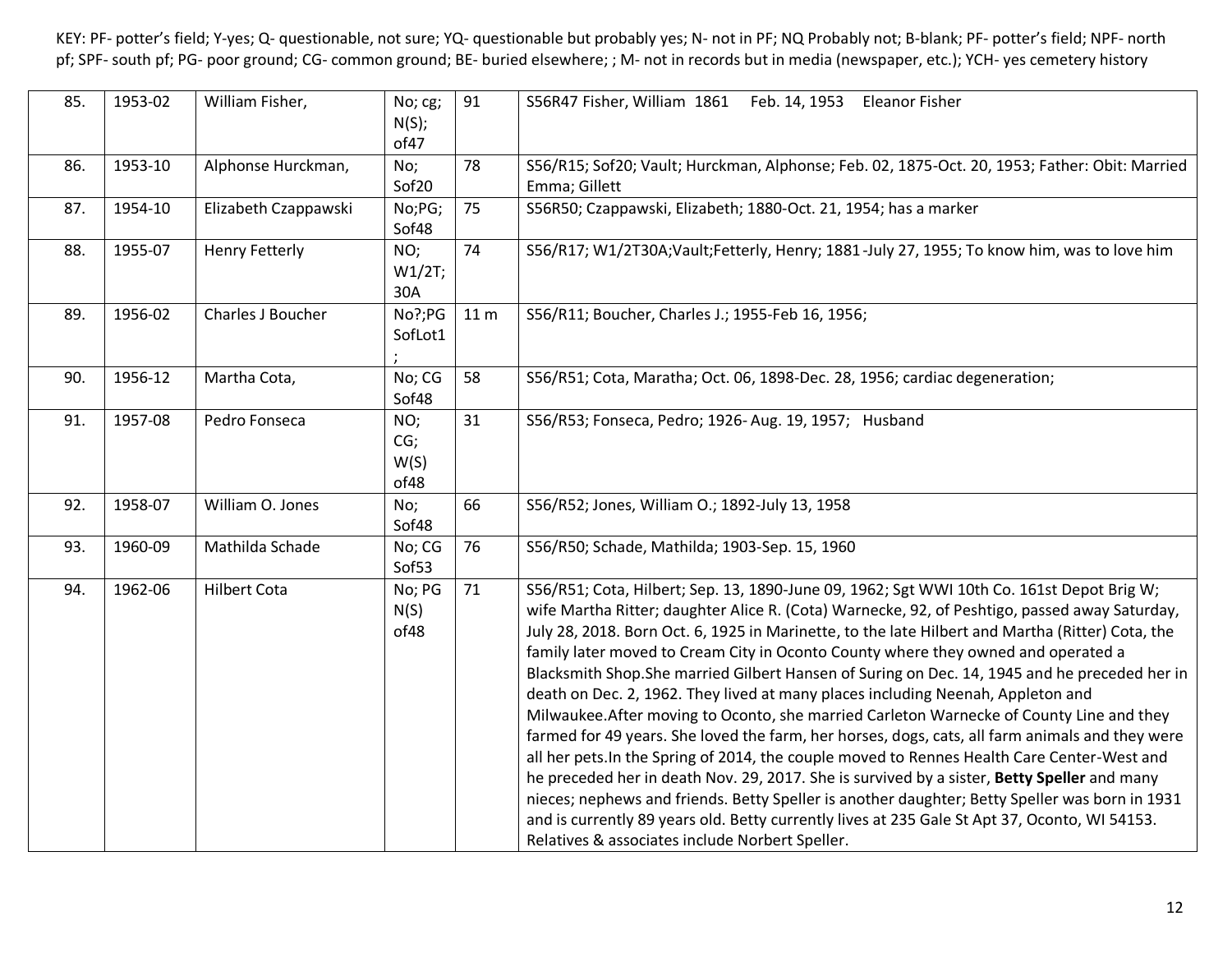| 95.  | 1963-07 | <b>Edward Dallas</b>               | No; cg<br>$n(s)$ of5<br>3                           | 60             | <b>S56</b><br><b>R53</b><br>Dallas, Edward 1903<br>July 18, 1963                                                                                                                                                                                                                        |
|------|---------|------------------------------------|-----------------------------------------------------|----------------|-----------------------------------------------------------------------------------------------------------------------------------------------------------------------------------------------------------------------------------------------------------------------------------------|
| 96.  | 1964-09 | <b>Wendy Schaal</b>                | No; cg<br>sof1                                      | 11             | S56<br>R11<br>Schaal, Wendy Sep. 16, 1953<br>Sep. 21, 1964<br>Daughter; Daughter of<br>Mr. and Mrs. Ervin                                                                                                                                                                               |
| 97.  | 1966-11 | Alma Luthardt                      | No; pg<br>2<br>graves<br>s of<br>husban<br>d grave  | 81             | S56R46 Luthardt, Alma 1884<br>Nov. 14, 1966 Mother; from book- pg 2 graves s of husbands<br>grave; Peshtigo                                                                                                                                                                             |
| 98.  | 1967-09 | Loretta Rice (Peterson)            | No;Q;<br>PG<br>bond<br>side<br><b>BUT</b><br>S48R3? | 79             | S48R3; Rice, Loretta; 1888-Sep. 01, 1967; Block 54? Row3?; wife of Thomas Peterson; daughter<br>of Dennison Johnson and Caroline Lucas;<br>https://www.familysearch.org/tree/pedigree/landscape/LVMH-6BS;                                                                               |
| 99.  | 1967-09 | Melvin Luthardt                    | No;<br>bond<br>pickle<br>side                       | 55             | S56R46 Luthardt, Melvin; 1911 Sep. 21, 1967; Son; book- bond pickle side 2 graves s of ??                                                                                                                                                                                               |
| 100. | 1969-01 | Peter Diedrich                     | No; PG                                              | 83             | S56R54 Diedrich, Peter 1885<br>Jan. 28, 1969<br>http://ocnews.co.oconto.wi.us/jsp/RcWebImageViewer.jsp?doc_id=6a53abdd-c4ba-4da3-<br>8089-2ff47aa857c0/wiotdoc0/20190518/00000019 p14                                                                                                   |
| 101. | 1970-02 | Allen Lindgren                     | No; PF                                              | 81             | S56R54 Lindgren, Allen 1889<br>Father<br>Feb. 19, 1970 Esther M. Lindgren                                                                                                                                                                                                               |
| 102. | 1970-05 | Henry Otto                         | No; PF                                              | 86             | S56<br><b>R54</b><br>Otto, Henry<br>1883<br>May 31, 1970                                                                                                                                                                                                                                |
| 103. | 1970-07 | Tammy Williquette                  | No; pg                                              | $\overline{2}$ | S56R9 Williquette, Tammy Lynn<br>1967<br>July 11, 1970; Madison WI;                                                                                                                                                                                                                     |
| 104. | 1972-10 | Mary (Janice) Topel<br>Tourtillott | No; PG                                              | 44             | S56R55 Tourtillott, Janice on website (Mary in book and in official death records); 1928-Oct.<br>24, 1972; Mary Janice Topel Tourtillott; Janice Topel daughter of Frank Topel and Marie<br>McNeil; https://www.familysearch.org/tree/pedigree/landscape/LVJ9-2S4;                      |
| 105. | 1918-09 | Hiram Johnson                      | NQ; B<br>or PG<br>ditto?                            | 72             | 1846?-Sep. 17, 1918; Stiles; heart disease; 1910 census living in his own home in Stiles, living<br>on his own income; probably not PG                                                                                                                                                  |
| 106. | 1975-09 | <b>Esther Froehlich</b>            | No; PG                                              | 70             | <b>S56</b><br><b>R55</b><br>Froehlich, Esther<br>1905<br>Sep. 11, 1975                                                                                                                                                                                                                  |
| 107. | 1975-10 | Edith Buettner Johnson             | No; Bl;<br>S58R3                                    | 80             | S58R3; Buettner, Edith 1895 1975 Johnson, Edith; Oct. 12, 1975; Blank in book; family<br>search site-Edith Buettner wife of Harold Johnson, b. March 1895-d. 12 October 1975;<br>Milwaukee, Wisconsin, United States;<br>https://www.familysearch.org/tree/pedigree/landscape/GQ6D-V6D; |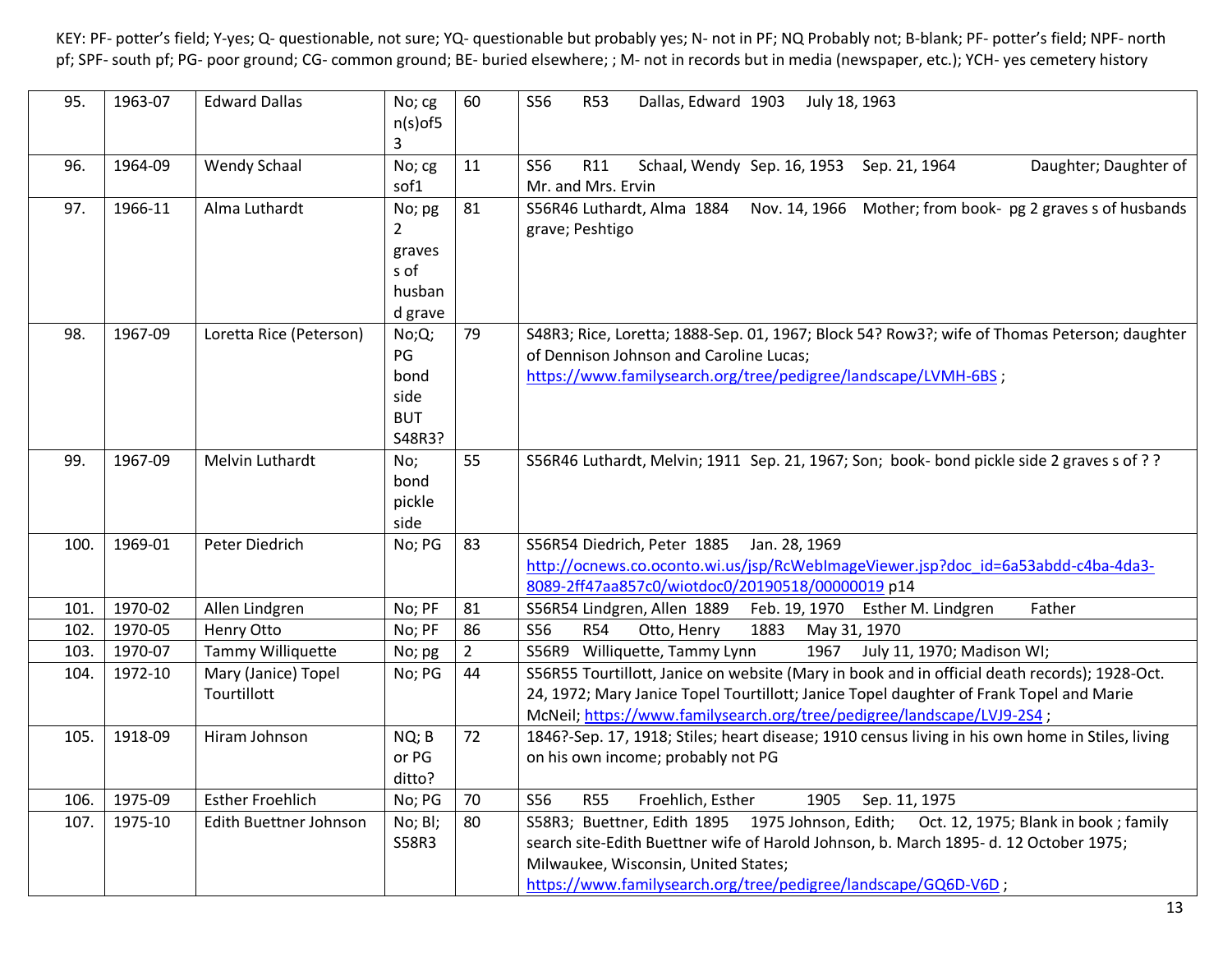| 108. | 1975-11 | Alma Borgh             | No; Bl    |    | S34R2; Borgh, Alice H. 1915 Nov. 20, 1975; Daughter; probably same as Borgh, Alma[ Nov.          |
|------|---------|------------------------|-----------|----|--------------------------------------------------------------------------------------------------|
|      |         |                        |           |    | 20, 1975; Wauwatosa; probably Block 42                                                           |
| 109. | 1977-01 | Emil George Staidl,    | N;B       | 72 | Staidl, Emil George; Aug. 24, 1904-Jan. 15, 1977; Married Lina Mae MacFarlane; 1940 census-      |
|      |         |                        |           |    | father of Eugene b. 1933? and James b.1938?; 410 Adams St; Blank in book and on web; Check       |
|      |         |                        |           |    | with Einard?; pg obit-                                                                           |
|      |         |                        |           |    | https://www.newspapers.com/image/189510694/?terms=emil%20staidl%20oconto&match=1                 |
|      |         |                        |           |    | p23                                                                                              |
| 110. | 1979-03 | Jay Spies Zippel       | N;B       | 84 | Smallpox; Zippel, Jay Spies; Oct. 01, 1894-Mar. 13, 1979; 1940 census- wife Carrie lived in Park |
|      |         |                        |           |    | Pantry store; Gallagher; burial info for Carrie/ Caroline d.o.d. 2/1/2002, S14R4, BLOCK 17; pg   |
|      |         |                        |           |    | obit-                                                                                            |
|      |         |                        |           |    | https://www.newspapers.com/image/188930137/?terms=george%20fitch%20oconto&match=                 |
|      |         |                        |           |    | 1p25                                                                                             |
| 111. | 1976-04 | Emma Mary Schlader     | No;       |    | S56R30; Schlader, Emma Mary June 03, 1898 Apr. 26, 1976<br>Daughter                              |
| 112. | 1976-09 | Esther M Lindgren      | No; Y;    | 77 | S56R54; Lindgren, Esther Mary; 1898-Aug. 25, 1976; Allen Lindgren; Mother; Stone has death       |
|      |         |                        | welfare   |    | yr as 1970 (Allen's); Sep 1, 1976; 2/3/1899-8/?/1976; 1940 census-                               |
|      |         |                        | potters   |    | https://www.familysearch.org/ark:/61903/1:1:K7V2-KMS ;spouse- Allen; children- Leland and        |
|      |         |                        | section   |    | Wanda; neighbors in L River, Joseph Seidl farm and Mary harter farm. Cletus Jackson farm         |
|      |         |                        |           |    | down he road.                                                                                    |
| 113. | 1978-08 | Walter J. Rasmussen    | NQ;No;    |    | No Stone- but has a veteran marker; Rasmussen, Walter J.; Dec. 31, 1893-Aug. 08, 1978; PVT       |
|      |         |                        | has a     |    | WWI 3rd CO 1st CAS ORD BN; BLOCK1?                                                               |
|      |         |                        | marker    |    |                                                                                                  |
| 114. | 1978-10 | <b>Robert Gering</b>   | No; Q;    | ?  | Gering, Robert; Oct. 1978; Date in question- prob added to stone, d.o.d. in 1989?; Marion        |
|      |         |                        | Y; No;    |    | Gering d. 5/24/7 buried in r2l14b63? (book- prob a mistake as there is no 63) or s53r3 (web);    |
|      |         |                        | Q;        |    | Robert 10/1978 OR 1/18/1989?? (fam search)                                                       |
| 115. | 1978-12 | Alfred Albert Benedum, | NO; B;    | ?  | Buried in Abrams-Stiles; Not in Book; Web- Smallpox; Benedum, Alfred Albert; Sep. 27, 1939-      |
|      |         |                        | <b>BE</b> |    | Dec. 16, 1978; Married June Truckey; 1940 Fcensus Townsend                                       |
| 116. | 1944-03 | Mitzi Colleen McNeil   | NQ;       | 0? | Mitzi Colleen; 1943-Mar. 04, 1944; Mr and Mrs Robert McNeil; buried Sof20 but has a marker       |
|      |         |                        | Sof $20;$ |    | at S40/R1 (B48); same stone with Alice and Robert McNeil; McNeil,                                |
|      |         |                        | but has   |    |                                                                                                  |
|      |         |                        | a         |    |                                                                                                  |
|      |         |                        | marker    |    |                                                                                                  |
| 117. | 1979-02 | Edgar A. Demaiffe      | No; BE;   |    | Buried in Little Suamico; Smallpox; Demaiffe, Edgar A.; Feb. 20, 1890-Feb. 17, 1979; NOT IN      |
|      |         |                        |           |    | <b>BOOK</b>                                                                                      |
| 118. | 1979-03 | John Wisniewski,       | No;       | 75 | Smallpox; Wisniewski, John; Apr. 11, 1903<br>Mar. 28, 1979; L10B49 IN BOOK                       |